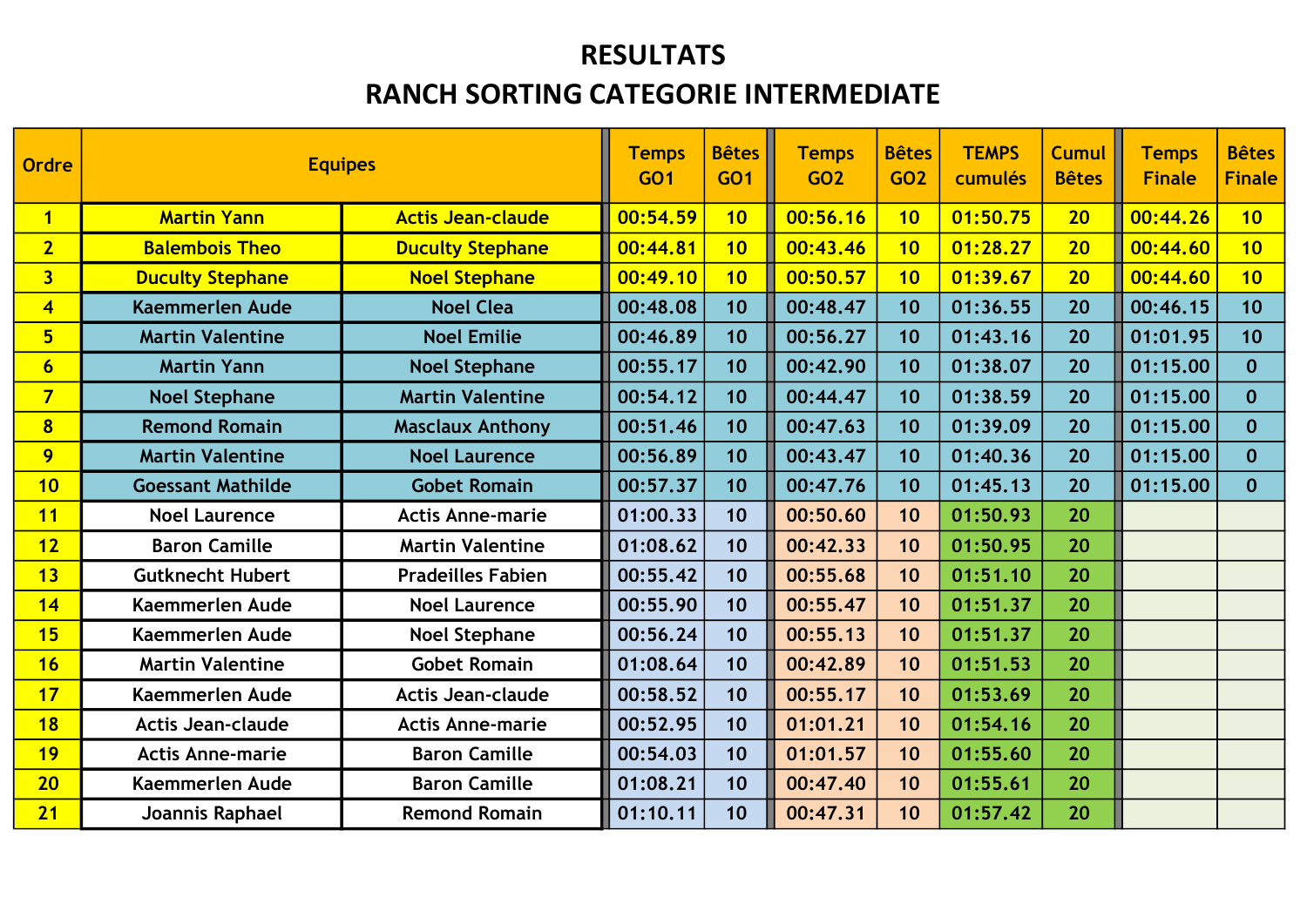| 22              | <b>Pont Stephanie</b>      | <b>Actis Jean-claude</b>       | 00:57.60<br>10 | 01:00.40 | 10               | 01:58.00 | 20 |  |
|-----------------|----------------------------|--------------------------------|----------------|----------|------------------|----------|----|--|
| 23              | Slacik Léa                 | <b>Gutknecht Anne-Laurence</b> | 00:52.88<br>10 | 01:05.84 | 10               | 01:58.72 | 20 |  |
| 24              | Joannis Raphael            | <b>Goessant Mathilde</b>       | 01:09.70<br>10 | 00:52.14 | 10               | 02:01.84 | 20 |  |
| 25              | <b>Martin Yann</b>         | <b>Gobet Romain</b>            | 01:13.05<br>10 | 00:50.94 | 10               | 02:03.99 | 20 |  |
| 26              | <b>Actis Chiara</b>        | <b>Dulac Bruno</b>             | 01:05.25<br>10 | 00:59.93 | 10               | 02:05.18 | 20 |  |
| 27              | <b>Balembois Theo</b>      | <b>Remond Romain</b>           | 01:11.27<br>10 | 01:02.69 | 10               | 02:13.96 | 20 |  |
| 28              | <b>Noel Laurence</b>       | <b>Pont Stephanie</b>          | 01:12.56<br>9  | 00:49.51 | 10               | 02:02.07 | 19 |  |
| 29              | <b>Baron Camille</b>       | <b>Baron Pascal</b>            | 01:10.51<br>8  | 01:10.97 | 10               | 02:21.48 | 18 |  |
| 30 <sub>2</sub> | <b>Pont Stephanie</b>      | <b>Baron Camille</b>           | 01:13.42<br>8  | 01:10.59 | 10               | 02:24.01 | 18 |  |
| 31              | <b>Jalon Huguette</b>      | <b>Grange Matthieu</b>         | 01:05.93<br>10 | 01:09.62 | $\overline{7}$   | 02:15.55 | 17 |  |
| 32 <sub>2</sub> | <b>Actis Jean-claude</b>   | <b>Duculty Stephane</b>        | 00:52.50<br>10 | 00:08.08 | $\mathbf{1}$     | 01:00.58 | 11 |  |
| 33              | <b>Martin Yann</b>         | <b>Rabilloud Gaelle</b>        | 00:43.29<br>10 | 01:15.00 | $\mathbf 0$      | 01:58.29 | 10 |  |
| 34              | <b>Grange Matthieu</b>     | <b>Sauty Lucas</b>             | 00:46.64<br>10 | 01:15.00 | $\mathbf{0}$     | 02:01.64 | 10 |  |
| 35              | <b>Noel Laurence</b>       | <b>Martin Yann</b>             | 00:50.22<br>10 | 01:15.00 | $\mathbf{0}$     | 02:05.22 | 10 |  |
| 36              | <b>Pradeilles Guylaine</b> | <b>Actis Chiara</b>            | 00:50.26<br>10 | 01:15.00 | $\mathbf 0$      | 02:05.26 | 10 |  |
| 37              | <b>Kaemmerlen Aude</b>     | <b>Noel Faustine</b>           | 00:50.79<br>10 | 01:15.00 | $\mathbf{0}$     | 02:05.79 | 10 |  |
| 38              | <b>Beyrne Daniel</b>       | Slacik Léa                     | 00:51.78<br>10 | 01:15.00 | $\mathbf 0$      | 02:06.78 | 10 |  |
| 39              | <b>Girard Cecilia</b>      | Sann Sandra                    | 00:52.25<br>10 | 01:15.00 | $\mathbf{0}$     | 02:07.25 | 10 |  |
| 40              | <b>Gutknecht Hubert</b>    | <b>Remond Romain</b>           | 00:52.78<br>10 | 01:15.00 | $\boldsymbol{0}$ | 02:07.78 | 10 |  |
| 41              | <b>Pradeilles Guylaine</b> | <b>Actis Jean-claude</b>       | 00:52.80<br>10 | 01:15.00 | $\mathbf 0$      | 02:07.80 | 10 |  |
| 42              | <b>Pradeilles Fabien</b>   | <b>Actis Chiara</b>            | 00:52.89<br>10 | 01:15.00 | $\mathbf 0$      | 02:07.89 | 10 |  |
| 43              | <b>Gurtner Albert</b>      | <b>Actis Jean-claude</b>       | 00:52.95<br>10 | 01:15.00 | $\mathbf 0$      | 02:07.95 | 10 |  |
| 44              | <b>Duculty Stephane</b>    | <b>Noel Laurence</b>           | 00:53.44<br>10 | 01:15.00 | $\boldsymbol{0}$ | 02:08.44 | 10 |  |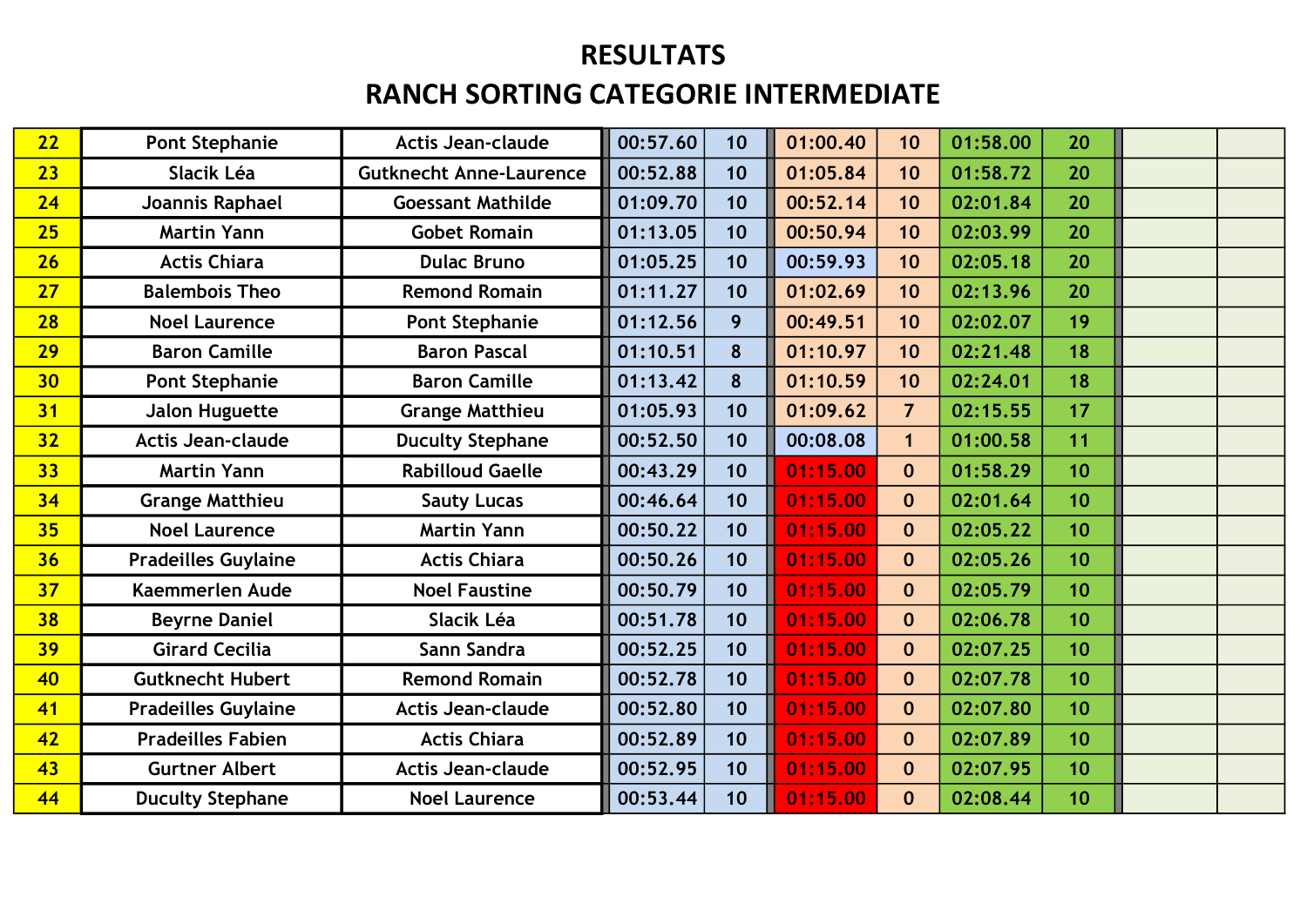| 45 | <b>Chaudrillier Yannick</b> | <b>Balembois Laurent</b> | 01:15.00 | $\mathbf{0}$            | 00:54.64 | 10               | 02:09.64 | 10                      |  |
|----|-----------------------------|--------------------------|----------|-------------------------|----------|------------------|----------|-------------------------|--|
| 46 | <b>Grange Matthieu</b>      | <b>Remond Romain</b>     | 01:15.00 | $\mathbf{0}$            | 00:55.40 | 10               | 02:10.40 | 10                      |  |
| 47 | <b>Bro Theo</b>             | <b>Beyrne Daniel</b>     | 00:55.57 | 10                      | 01:15.00 | $\mathbf{0}$     | 02:10.57 | 10                      |  |
| 48 | <b>Pont Stephanie</b>       | <b>Gobet Romain</b>      | 00:57.59 | 10                      | 01:15.00 | $\mathbf{0}$     | 02:12.59 | 10                      |  |
| 49 | <b>Pradeilles Fabien</b>    | <b>Actis Jean-claude</b> | 01:15.00 | $\mathbf{0}$            | 00:58.29 | 10               | 02:13.29 | 10                      |  |
| 50 | <b>Kaemmerlen Aude</b>      | <b>Balembois Laurent</b> | 01:15.00 | $\mathbf{0}$            | 00:59.01 | 10               | 02:14.01 | 10                      |  |
| 51 | <b>Noel Stephane</b>        | <b>Gurtner Albert</b>    | 00:59.06 | 10                      | 01:15.00 | $\mathbf 0$      | 02:14.06 | 10                      |  |
| 52 | <b>Sauty Lucas</b>          | <b>Masclaux Anthony</b>  | 00:59.83 | 10                      | 01:15.00 | $\mathbf{0}$     | 02:14.83 | 10 <sup>°</sup>         |  |
| 53 | <b>Actis Jean-claude</b>    | <b>Bro Theo</b>          | 01:15.00 | $\mathbf{0}$            | 01:01.17 | 10               | 02:16.17 | 10                      |  |
| 54 | <b>Gutknecht Hubert</b>     | <b>Bro Theo</b>          | 01:02.92 | 10                      | 01:15.00 | $\mathbf 0$      | 02:17.92 | 10                      |  |
| 55 | <b>Pradeilles Guylaine</b>  | <b>Rabilloud Gaelle</b>  | 01:03.04 | 10                      | 01:15.00 | $\mathbf 0$      | 02:18.04 | 10                      |  |
| 56 | <b>Beyrne Daniel</b>        | <b>Kaemmerlen Aude</b>   | 01:15.00 | $\mathbf{0}$            | 01:03.12 | 10               | 02:18.12 | 10                      |  |
| 57 | <b>Gurtner Albert</b>       | <b>Actis Chiara</b>      | 01:04.03 | 10                      | 01:15.00 | $\mathbf 0$      | 02:19.03 | 10                      |  |
| 58 | <b>Davrou Sebastien</b>     | <b>Grange Matthieu</b>   | 01:15.00 | $\mathbf{0}$            | 01:06.94 | 10               | 02:21.94 | 10                      |  |
| 59 | <b>Duculty Julian</b>       | <b>Pont Stephanie</b>    | 01:15.00 | $\mathbf{0}$            | 01:07.18 | 10               | 02:22.18 | 10                      |  |
| 60 | <b>Pradeilles Guylaine</b>  | <b>Kaemmerlen Aude</b>   | 01:07.46 | 10                      | 01:15.00 | $\mathbf{0}$     | 02:22.46 | 10                      |  |
| 61 | <b>Pretot Eric</b>          | <b>Balembois Laurent</b> | 01:13.70 | 10                      | 01:15.00 | $\mathbf{0}$     | 02:28.70 | 10                      |  |
| 62 | <b>Pradeilles Fabien</b>    | <b>Rabilloud Gaelle</b>  | 01:14.70 | 10                      | 01:15.00 | $\mathbf{0}$     | 02:29.70 | 10                      |  |
| 63 | <b>Gurtner Albert</b>       | <b>Baron Camille</b>     | 01:13.03 | 9 <sup>°</sup>          | 01:15.00 | $\mathbf 0$      | 02:28.03 | 9                       |  |
| 64 | <b>Jalon Huguette</b>       | <b>Masclaux Anthony</b>  | 01:15.00 | $\mathbf{0}$            | 01:13.75 | 8                | 02:28.75 | 8                       |  |
| 65 | <b>Gutknecht Hubert</b>     | Slacik Léa               | 01:09.04 | $\overline{7}$          | 01:15.00 | $\mathbf{0}$     | 02:24.04 | $\overline{7}$          |  |
| 66 | <b>Balembois Laurent</b>    | <b>Duculty Stephane</b>  | 01:10.76 | $\overline{7}$          | 01:15.00 | $\mathbf{0}$     | 02:25.76 | $\overline{7}$          |  |
| 67 | <b>Pont Stephanie</b>       | <b>Actis Chiara</b>      | 00:46.96 | $\overline{\mathbf{3}}$ | 01:15.00 | $\boldsymbol{0}$ | 02:01.96 | $\overline{\mathbf{3}}$ |  |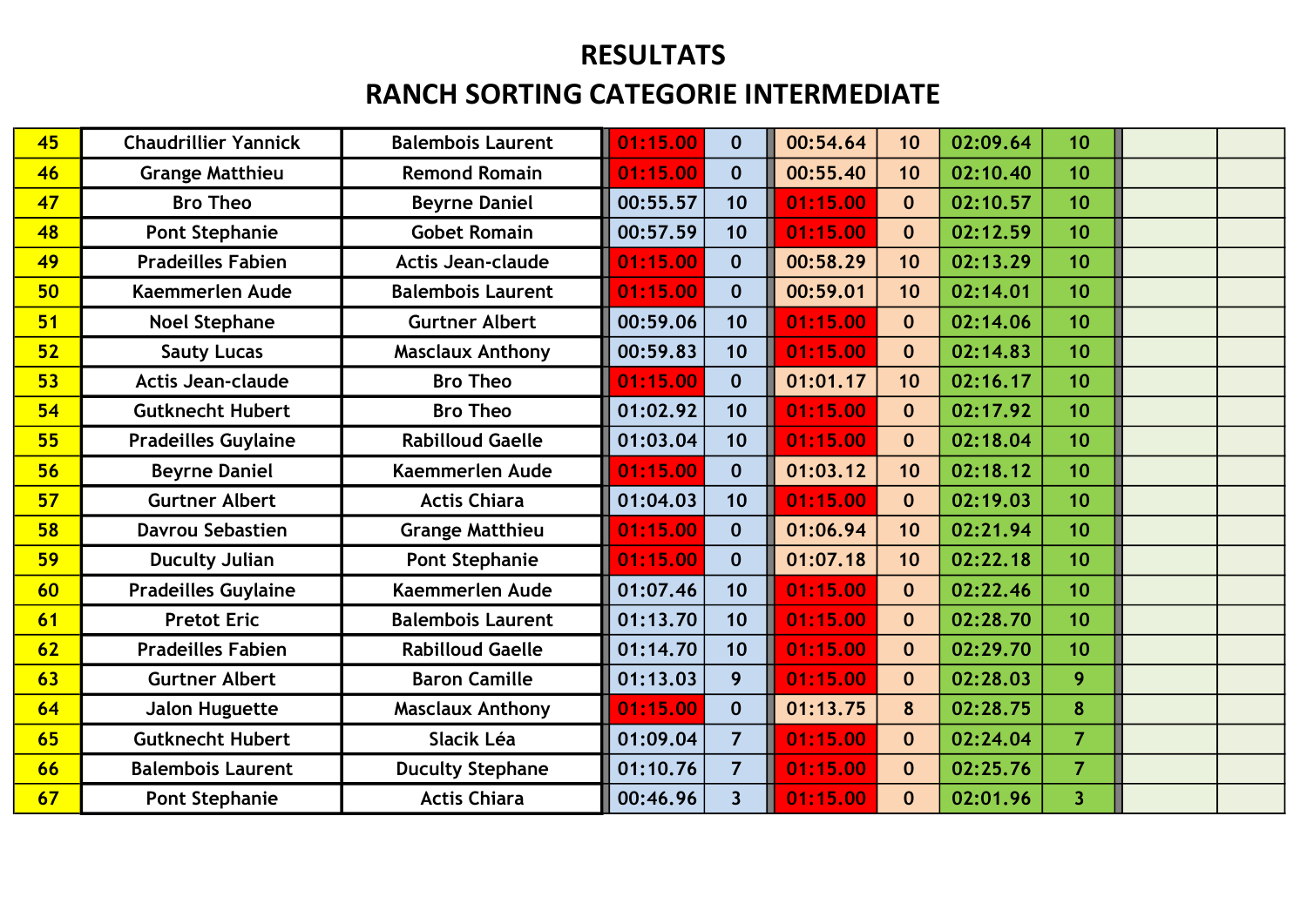| <b>NC</b> | <b>Martin Yann</b>             | <b>Actis Chiara</b>            | 01:15.00 | $\mathbf{0}$ | 01:15.00 | $\mathbf{0}$ | 02:30.00 | $\bf{0}$     |  |
|-----------|--------------------------------|--------------------------------|----------|--------------|----------|--------------|----------|--------------|--|
| NC        | <b>Actis Chiara</b>            | <b>Actis Anne-marie</b>        | 01:15.00 | $\mathbf{0}$ | 01:15.00 | $\mathbf{0}$ | 02:30.00 | $\mathbf{0}$ |  |
| NC        | <b>Sauty Lucas</b>             | Legay Jordan                   | 01:15.00 | $\mathbf{0}$ | 01:15.00 | $\mathbf{0}$ | 02:30.00 | $\mathbf{0}$ |  |
| NC        | <b>Noel Stephane</b>           | <b>Actis Anne-marie</b>        | 01:15.00 | $\mathbf{0}$ | 01:15.00 | $\mathbf 0$  | 02:30.00 | $\mathbf{0}$ |  |
| NC        | <b>Gutknecht Anne-Laurence</b> | <b>Remond Romain</b>           | 01:15.00 | $\mathbf{0}$ | 01:15.00 | $\mathbf{0}$ | 02:30.00 | $\mathbf{0}$ |  |
| NC        | <b>Masclaux Anthony</b>        | <b>Baron Pascal</b>            | 01:15.00 | $\mathbf{0}$ | 01:15.00 | $\mathbf{0}$ | 02:30.00 | $\mathbf{0}$ |  |
| <b>NC</b> | <b>Kaemmerlen Aude</b>         | <b>Noel Emilie</b>             | 01:15.00 | $\mathbf{0}$ | 01:15.00 | $\mathbf{0}$ | 02:30.00 | $\mathbf{0}$ |  |
| NC        | <b>Gutknecht Anne-Laurence</b> | <b>Martin Valentine</b>        | 01:15.00 | $\mathbf{0}$ | 01:15.00 | $\mathbf{0}$ | 02:30.00 | $\mathbf{0}$ |  |
| NC        | <b>Balembois Laurent</b>       | <b>Pittet Thierry</b>          | 01:15.00 | $\mathbf{0}$ | 01:15.00 | $\mathbf{0}$ | 02:30.00 | $\mathbf{0}$ |  |
| NC        | <b>Balembois Theo</b>          | <b>Pittet Thierry</b>          | 01:15.00 | $\mathbf{0}$ | 01:15.00 | $\mathbf{0}$ | 02:30.00 | $\bf{0}$     |  |
| NC        | <b>Gurtner Albert</b>          | <b>Gobet Romain</b>            | 01:15.00 | $\mathbf{0}$ | 01:15.00 | $\mathbf{0}$ | 02:30.00 | $\mathbf{0}$ |  |
| NC        | <b>Martin Valentine</b>        | <b>Rabilloud Gaelle</b>        | 01:15.00 | $\mathbf{0}$ | 01:15.00 | $\mathbf{0}$ | 02:30.00 | $\mathbf{0}$ |  |
| NC        | <b>Davrou Sebastien</b>        | <b>Masclaux Anthony</b>        | 01:15.00 | $\mathbf{0}$ | 01:15.00 | $\mathbf{0}$ | 02:30.00 | $\mathbf{0}$ |  |
| NC        | <b>Bro Theo</b>                | <b>Actis Chiara</b>            | 01:15.00 | $\mathbf{0}$ | 01:15.00 | $\mathbf{0}$ | 02:30.00 | $\mathbf{0}$ |  |
| NC        | <b>Pradeilles Fabien</b>       | <b>Kaemmerlen Aude</b>         | 01:15.00 | $\mathbf{0}$ | 01:15.00 | $\mathbf{0}$ | 02:30.00 | $\bf{0}$     |  |
| NC        | <b>Martin Yann</b>             | <b>Baron Camille</b>           | 01:15.00 | $\mathbf{0}$ | 01:15.00 | $\mathbf 0$  | 02:30.00 | $\mathbf{0}$ |  |
| NC        | <b>Actis Anne-marie</b>        | <b>Noel Emilie</b>             | 01:15.00 | $\mathbf{0}$ | 01:15.00 | $\mathbf{0}$ | 02:30.00 | $\mathbf{0}$ |  |
| NC        | <b>Martin Yann</b>             | <b>Beyrne Daniel</b>           | 01:15.00 | $\mathbf{0}$ | 01:15.00 | $\mathbf{0}$ | 02:30.00 | $\bf{0}$     |  |
| NC        | <b>Chaudrillier Yannick</b>    | <b>Pittet Thierry</b>          | 01:15.00 | $\mathbf{0}$ | 01:15.00 | $\mathbf{0}$ | 02:30.00 | $\mathbf{0}$ |  |
| NC        | <b>Gutknecht Anne-Laurence</b> | <b>Pradeilles Fabien</b>       | 01:15.00 | $\mathbf{0}$ | 01:15.00 | $\mathbf{0}$ | 02:30.00 | $\bf{0}$     |  |
| NC        | <b>Martin Yann</b>             | <b>Balembois Theo</b>          | 01:15.00 | $\mathbf{0}$ | 01:15.00 | $\mathbf{0}$ | 02:30.00 | $\mathbf{0}$ |  |
| NC        | <b>Sauty Lucas</b>             | Legay Nathan                   | 01:15.00 | $\mathbf{0}$ | 01:15.00 | $\mathbf 0$  | 02:30.00 | $\mathbf{0}$ |  |
| NC        | <b>Gurtner Albert</b>          | <b>Gutknecht Anne-Laurence</b> | 01:15.00 | $\mathbf{0}$ | 01:15.00 | $\mathbf{0}$ | 02:30.00 | $\bf{0}$     |  |